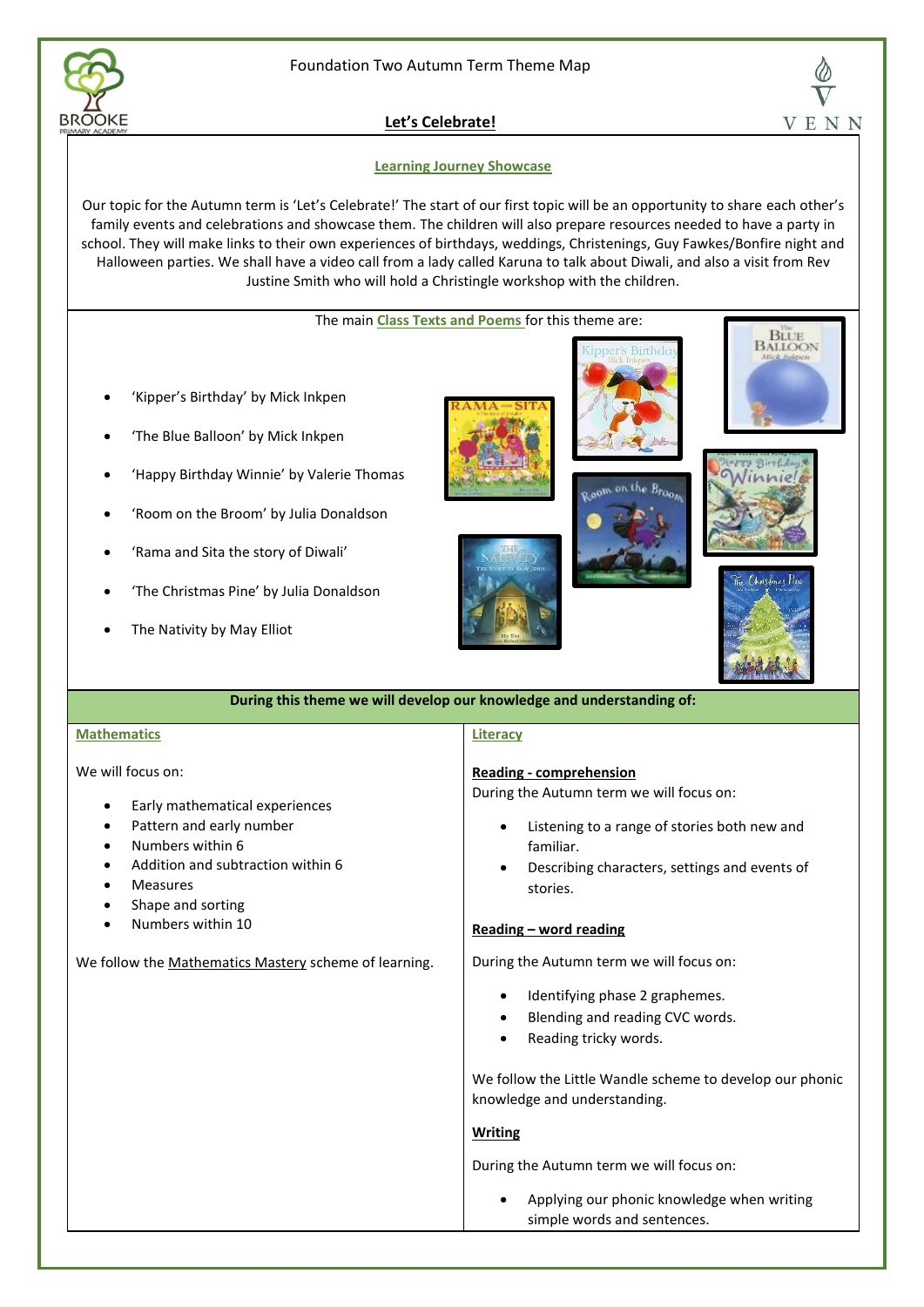

|                                                                                                                                                                                                                                                                                                                                                                                                                                                                                                                                                                                                                                                                                                                                                                                      | V<br>E N N                                                                                                                                                                                                                                                                                                                                                                                                                                                                                                                                                                                                                                                               |
|--------------------------------------------------------------------------------------------------------------------------------------------------------------------------------------------------------------------------------------------------------------------------------------------------------------------------------------------------------------------------------------------------------------------------------------------------------------------------------------------------------------------------------------------------------------------------------------------------------------------------------------------------------------------------------------------------------------------------------------------------------------------------------------|--------------------------------------------------------------------------------------------------------------------------------------------------------------------------------------------------------------------------------------------------------------------------------------------------------------------------------------------------------------------------------------------------------------------------------------------------------------------------------------------------------------------------------------------------------------------------------------------------------------------------------------------------------------------------|
|                                                                                                                                                                                                                                                                                                                                                                                                                                                                                                                                                                                                                                                                                                                                                                                      | Forming letters correctly.<br>٠<br>Writing lists and labels.                                                                                                                                                                                                                                                                                                                                                                                                                                                                                                                                                                                                             |
| <b>Understanding the World</b>                                                                                                                                                                                                                                                                                                                                                                                                                                                                                                                                                                                                                                                                                                                                                       | <b>Expressive Arts and Design</b>                                                                                                                                                                                                                                                                                                                                                                                                                                                                                                                                                                                                                                        |
| We will be:<br>Finding out about festivals and celebrations -<br>Bonfire Night, Halloween, Diwali, Thanks Giving<br>and Christmas<br>Looking at our own family celebrations.<br>٠<br>Baking and cooking - baking birthday buns and<br>$\bullet$<br>healthy snacks for Kipper's Birthday. Baking the<br>cake we designed for Winnie.<br>Carrying out experiments to explore how people<br>from Norway help their trees grow<br>Understanding and exploring the effect of<br>$\bullet$<br>changing seasons on the natural world<br>Drawing simple information from a map when<br>$\bullet$<br>looking at celebrations from around the world<br>Visit from Rev Justine Smith for a Christingle                                                                                          | We will be:<br>Drawing self-portraits - models and paintings<br>Designing a birthday cake for Winnie<br>$\bullet$<br>Paper mâché globes<br>$\bullet$<br>Creating Diva Lamps using salt dough<br>$\bullet$<br>Children will design and create a magic potion<br>$\bullet$<br><b>Portraits of Native Americans</b><br>$\bullet$<br>Creating ship designs and building the models<br>٠<br>Joining in party games and dances such as the<br>$\bullet$<br>Hokey, Cokey<br>Making our own party hats<br>$\bullet$<br>Singing traditional Christmas carols and songs<br>$\bullet$<br>Designing and creating Christmas cards<br>$\bullet$<br>Joining in with our school nativity |
| workshop                                                                                                                                                                                                                                                                                                                                                                                                                                                                                                                                                                                                                                                                                                                                                                             | Charanga Music Autumn 1 - Me!<br>Charanga Music Autumn 2 - 'My Stories'<br>We follow the Charanga scheme of learning for Music.                                                                                                                                                                                                                                                                                                                                                                                                                                                                                                                                          |
| <b>Personal, Social and Emotional:</b>                                                                                                                                                                                                                                                                                                                                                                                                                                                                                                                                                                                                                                                                                                                                               | <b>Communication and Language</b>                                                                                                                                                                                                                                                                                                                                                                                                                                                                                                                                                                                                                                        |
| We will be:                                                                                                                                                                                                                                                                                                                                                                                                                                                                                                                                                                                                                                                                                                                                                                          | We will be:                                                                                                                                                                                                                                                                                                                                                                                                                                                                                                                                                                                                                                                              |
| Selecting resources independently<br>Working together/taking turns<br>Following rules and routines<br>Developing relationships with adults and peers<br>We follow the school's 'Jigsaw' PSE programme: Celebrating<br>Differences and Being me in my World                                                                                                                                                                                                                                                                                                                                                                                                                                                                                                                           | Understanding how to listen carefully and why<br>listening is important<br>Learning new vocabulary and use the new<br>vocabulary through the day<br>Articulating ideas and thoughts in well-formed<br>sentences<br>Engaging in story times<br>Retelling stories and using some exact repetition<br>and some in their own words                                                                                                                                                                                                                                                                                                                                           |
| <b>Physical Development</b>                                                                                                                                                                                                                                                                                                                                                                                                                                                                                                                                                                                                                                                                                                                                                          |                                                                                                                                                                                                                                                                                                                                                                                                                                                                                                                                                                                                                                                                          |
| We will develop physically through:<br>Weekly adult directed Physical Education lessons using the IPEP scheme of work.<br>During Autumn 1 we will focus on Net Games Bats and follow the Balls at the Circus unit.<br>During Autumn 2 we will focus on Invasion Games and follow the Beanbag Skills unit.<br>develop gross and fine motor skills. For example, the children will be able to access:<br>- Balls and beanbags to develop throwing, catching, kicking, passing, batting and aiming.<br>- Climbing frame and crates to develop climbing, strength and balancing<br>- Bikes and scooters<br>- Gardening equipment<br>- Large and small construction equipment<br>- Mark making and writing tools, scissors, glue sticks, paintbrushes, jigsaws, playdough and cutlery etc | Access to the Foundation Stage continuous provision areas and equipment both indoor and outdoor in order to                                                                                                                                                                                                                                                                                                                                                                                                                                                                                                                                                              |

• Ongoing modelling and supporting of dressing until children become independent